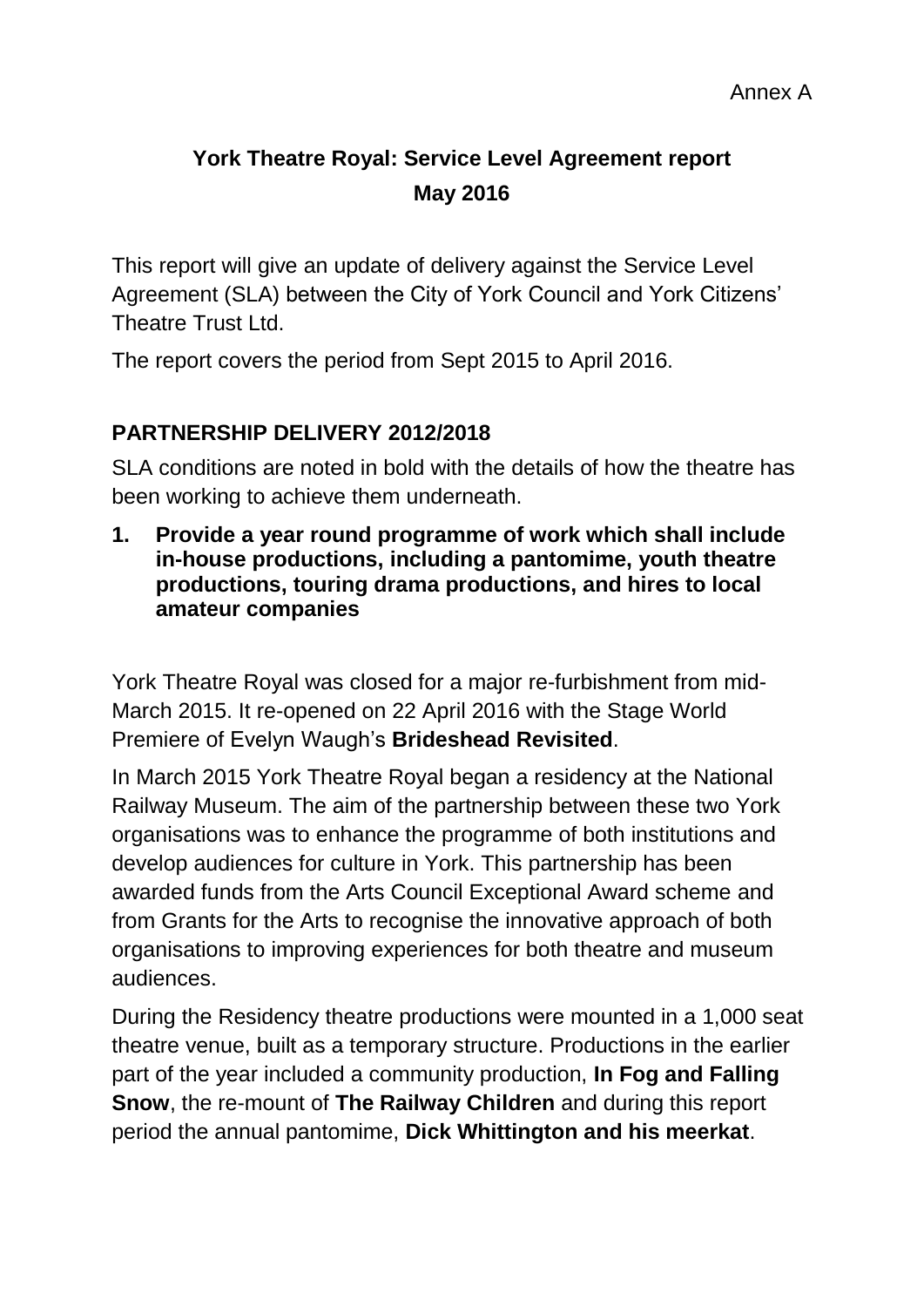**The Railway Children** had its final performances in early September including 2 special extra performances as the show was filmed for screenings at cinemas. The screening took place at 400 cinemas nationwide on 28 March with 30 encore screenings. The screening of the film of the York production was seen by over 30,000 people in cinemas across the UK in addition to the 31,000 people who saw the production live in at the Signal Box Theatre.

**Dick Whittington and his meerkat** had originally been planned as the first production in the re-opened theatre but due to the overrun of the Capital project this production was transferred to the Signal Box Theatre. It was a great success in this novel space, enjoyed by audiences and the acting company. The total audience for the run of the show was 47,000.

York Theatre Royal is currently involved in a European Theatre project called **Be SpectACTive**. Over the next 4 years we will be hosting a number of European theatre companies and artists in residence as they research and create new pieces of theatre work, in discussion with and in response to people in our community.

In September 2015 we had our first residency, led by Romanian Director Gianina Carbunariu with 5 actors from the Teatrul National "RADU STANCA" Sibiu who have been creating a new piece of theatre based on the experience of Whistleblowers in the NHS. Gianina interviewed several key Whistleblowers in the UK and this research was scripted and performed in the De Grey Rooms as a piece of verbatim theatre called **Common People.**

Other theatre work in the De Grey Rooms during this period included **The Last Supper –** Internationally acclaimed performance company **Reckless Sleepers** presented a unique event that has toured around the world since 2002 where audiences attend the last suppers of the forgotten last meals of inmates on death row. We also presented the York Theatre Royal and tutti frutti co-production of **Snow Child** for the under 7s following a national tour.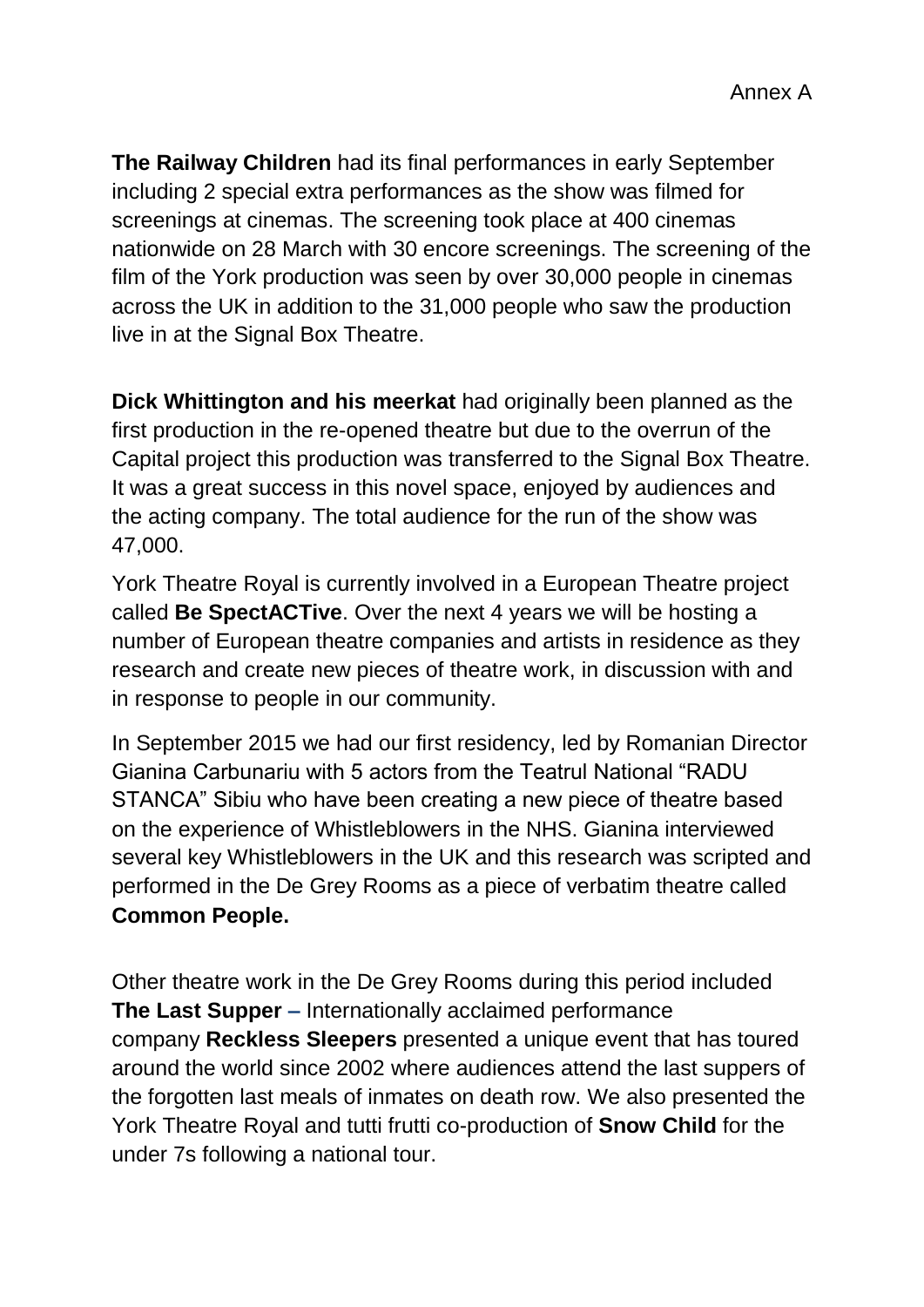York Theatre Royal was the subject of one of the BBC's On Stage season of documentaries in November 2015. The documentary covered the theatre redevelopment project and the community production **In Fog and Falling Snow**. It was narrated by Sir Derek Jacobi.

## **2. Provide sign language interpreted and audio described performances and touch tours**

All of the York Citizens Theatre Trust productions in the Signal Box Theatre have had sign interpreted, audio-described and captioned performances.

## **3. Provide a regular Youth Theatre for at least 250 young people annually**

York Theatre Royal Youth Theatre comprises of 370 young people who take part in weekly sessions within 14 youth theatre groups split by age, Access all Areas (referral only) and two new taster groups.

Due to the closure of York Theatre Royal and the residency relationship with the National Railway Museum many of the youth theatre weekly sessions were held at the National Railway Museum and took the railways as their theme for theatre work produced by the Youth Theatre over the year.

During Autumn 2015 we started a new relationship with York St John University offering new youth theatre taster sessions based at the University for 5-7's and 8-10's. This helped to satisfy the demand for more youth theatre places in the city, especially for these age ranges.

Performances of the Youth Theatre took place in a host of different venues during the ongoing closure of the Theatre Royal. The 11-14 year olds groups toured around primary schools in York with a new play called **The Boy Who Swallowed a Wolf** which they performed to 8-10 year olds with accompanying workshops. The 14-16 year old groups produced 3 plays **The Holding Place, Trojan Women** and **This Changes Everything,** in collaboration with York St. John University. Originally performed in March 2016 they will also form part of the Create Festival in May 2016.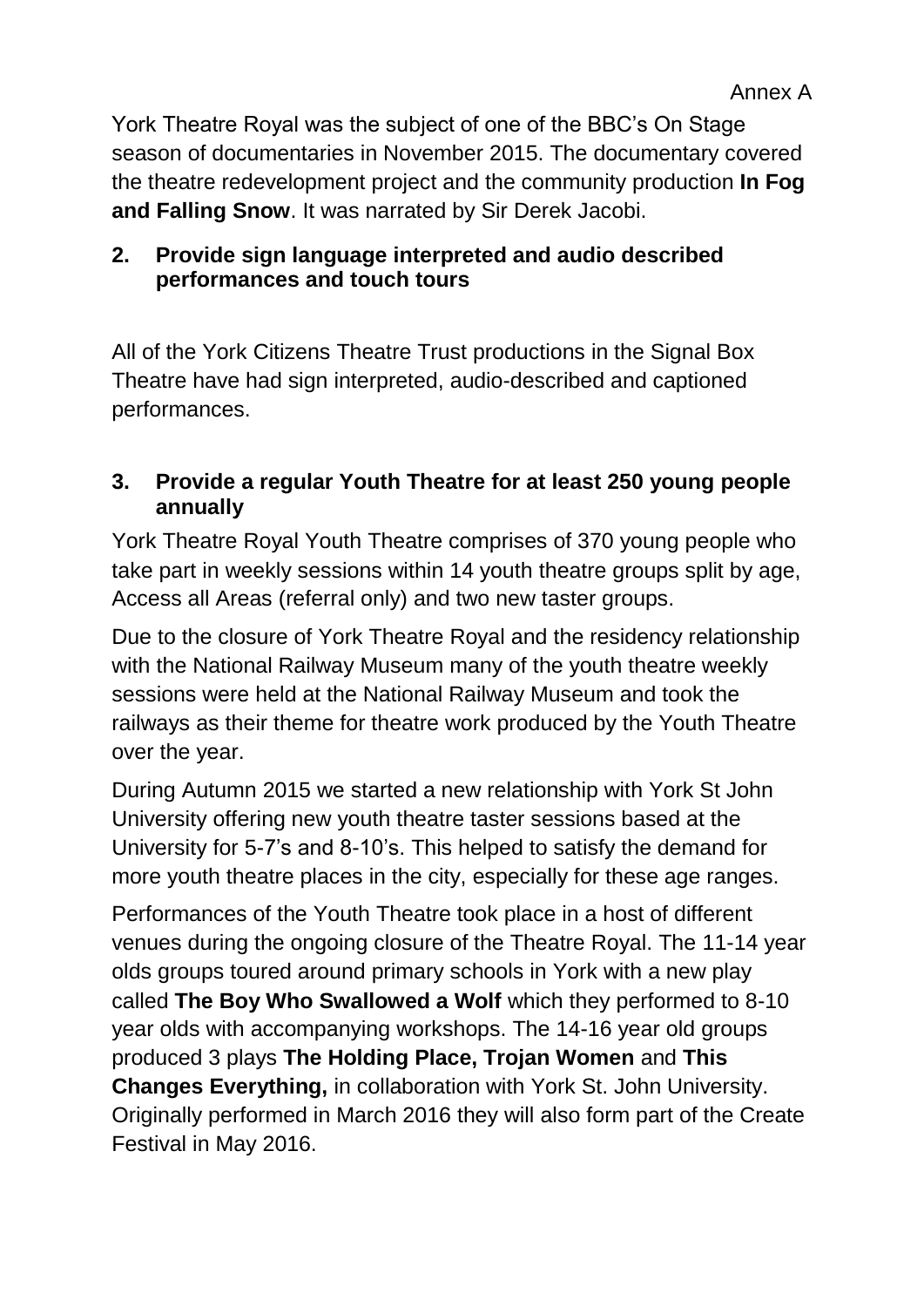A Youth Theatre time capsule was placed under the seating bank in the new auditorium of the theatre in February 2016 by the Youth Theatre forum. Included in the capsule were letters from current Youth Theatre members to possible members of the future, some scripts of the plays they have performed, production photos, and various other artefacts.

## **Outreach and Community Youth Theatres**

**Access All Areas** is the referral only theatre group that meets every week. We are working with young people from The Island Project, York Young Carers, All Together Active Youth Club, young people who have been referred to us by personal social inclusion officers and Applefields School students. The aim of this group is to make friends, build confidence and self-esteem whilst learning about theatre. During the Autumn they took part in organizing the TakeOver Festival at the National Railway Museum and in the Spring they worked on acting in a play called **Kasper the Wild** by Tim Crouch which the group hope to perform in the future. They will again become part of the **TakeOver**  Festival Volunteer team in the Summer 2016 TakeOver Festival at York Theatre Royal.

Project Q is a now a weekly youth theatre session for young people aged 8-13 with learning difficulties and additional needs.

#### **4. Provide educational activities related to each main house production, including special matinees, talks, teachers' packs, workshops and visits to schools**

As always we are working with schools on many different projects.

We have continued our ongoing long-term cross-curricula relationship with seven York schools including, Knavesmire, Joseph Rowntree and St Olave's.

And we have been working with a cohort of eight schools as the York Shakespeare Cluster. This is a continuation of the Royal Shakespeare Company Learning and Performance Network. Schools in this network include York High, Applefields, Poppleton Road Primary and Acomb Primary School. Each school group will be working on a 10 minute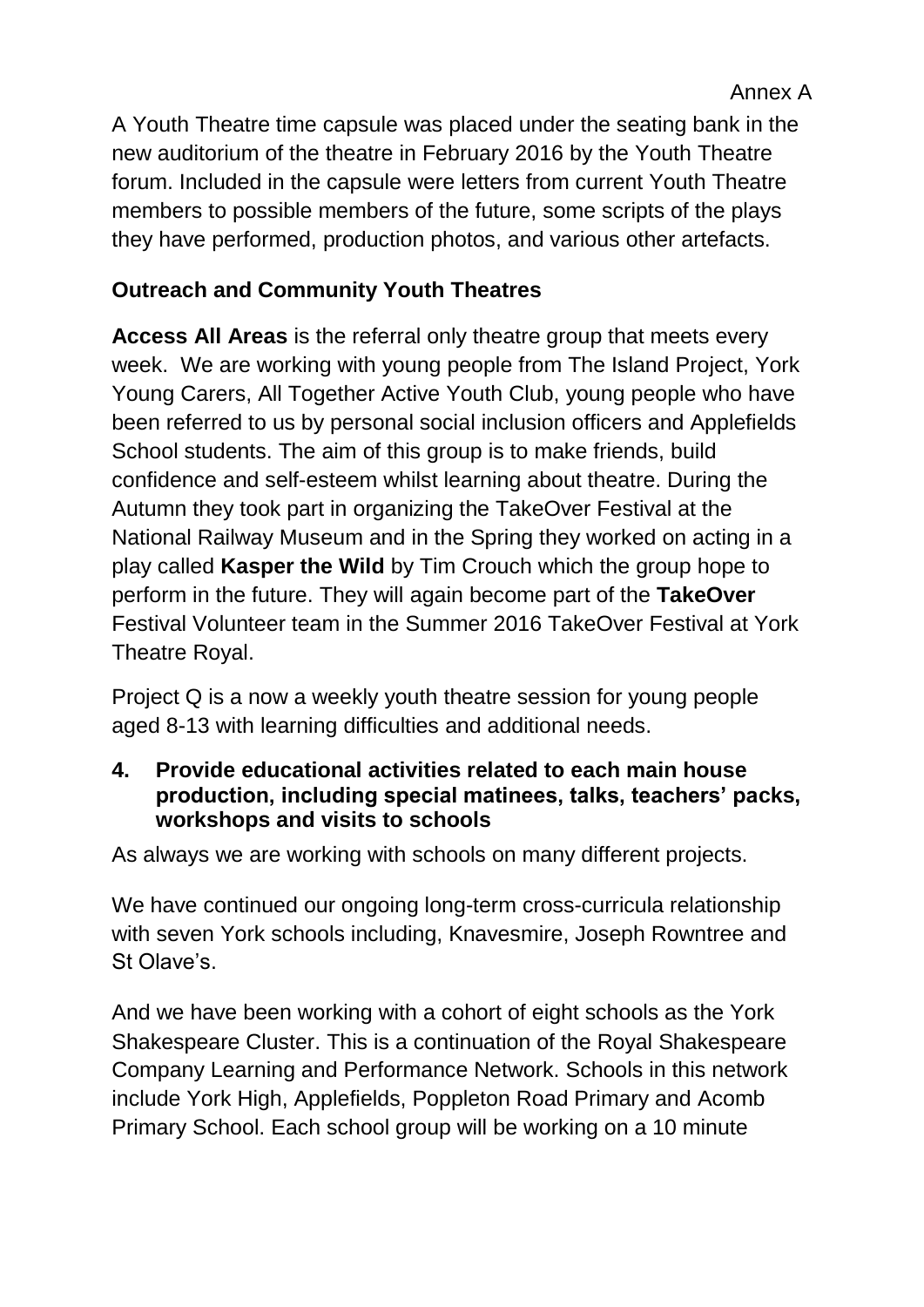section of **The Tempest** to present on the main stage of York Theatre Royal as part of the opening artistic programme in May 2016.

## **5. Provide a range of activities to engage older people in activities connected with the Theatre**

Facilities at the theatre for our work with older people have been compromised during the closure. However the Friends of York Theatre Royal continue to offer opportunities for older people to volunteer to be involved in the work of the theatre. The Friends is an important and inclusive social club for older people. It continues to expand its activity with opportunities to be creative as well as support the theatre in fundraising and looking after audiences.

The team of Welcome volunteers who enhanced the visitor experience at the Signal Box Theatre throughout the run of the Pantomime, although not exclusively for older people, has offered more opportunities for a regular and purposeful role for many older people to be involved with the theatre.

We continue to offer two Adult Acting classes on a termly basis that are consistently over- subscribed. Our Adult Acting class members perform a new play each term.

**6. Develop The Studio programme promoting new and culturally diverse work: using the space to provide opportunities for local voluntary arts organisations and to develop the creative infrastructure of the city.** 

Please see above for the artistic programme details during the closure of York Theatre Royal.

## **7. Provide student placements and careers advice to support the development of a strong local creative sector**

Placements for young people during this period of closure have been more difficult to manage as the organization planned its reoccupation of the Theatre Royal.

Our major placement opportunity has been the TakeOver project for 12 – 25 year olds. In this period we held a two week Festival managed by the TakeOver young people at the National Railway Museum.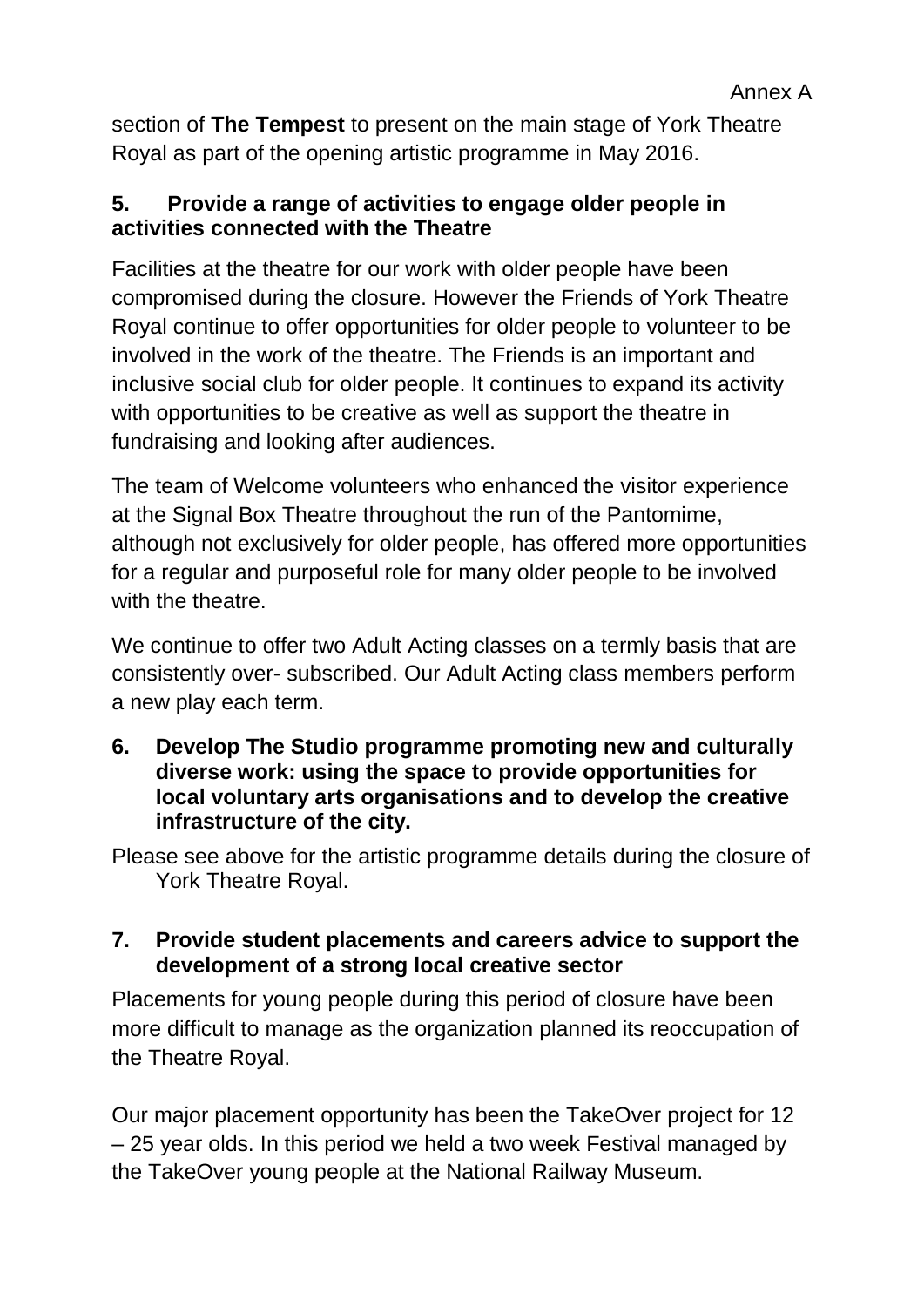A TakeOver Board of 15 young people and over 70 others in roles as varied as Artistic Director and Stage Technician programmed, organized and ran a multi-arts Festival in the Museum. The programme of arts events included new theatre commissions, small-scale theatrical events, performance poetry, film, music and lots of participatory arts activities. Theatre performances took place in railway carriages, goods trucks and promenade through the museum.

It took place throughout the half term week and was very successful in animating the museum spaces in very new ways. 78 performances during the 10 day Festival were further enhanced by a continuous programme of Creation Stations across the museum that encouraged people of all ages to take part in arts activities.

## **8. Develop the De Grey Complex, along with the Theatre, as a creative production hub for the city**

The De Grey Complex has been very busy during this period with the closure of York Theatre Royal.

The York Theatre Royal box office and reception moved into the De Grey Rooms. We managed a "pop-up" café in the Rooms giving regular theatre café visitors continuity with the theatre and a venue for regular groups to meet.

The Friends of York Theatre Royal maintained a weekly craft session in the Rooms and held a Craft Fair in November.

York College performing arts students continue to be based in the De Grey Rooms for dance and drama sessions.

There was a programme of public dance events including masked balls and tea dances.

Costume Hire and the theatre's Costume makers are based in the De Grey Rooms.

Permanent residents in De Grey House include Pilot Theatre Company and The Society of Ticket Agents and Retailers, a national agency.

The De Grey Rooms and House continue to offer creative production facilities for both the professional and voluntary arts. Companies using the spaces included tutti frutti, Flying Cloud Theatre, The Flanagan Collective, Telling Tales Theatre Company, Pilot Theatre, TongueTied,